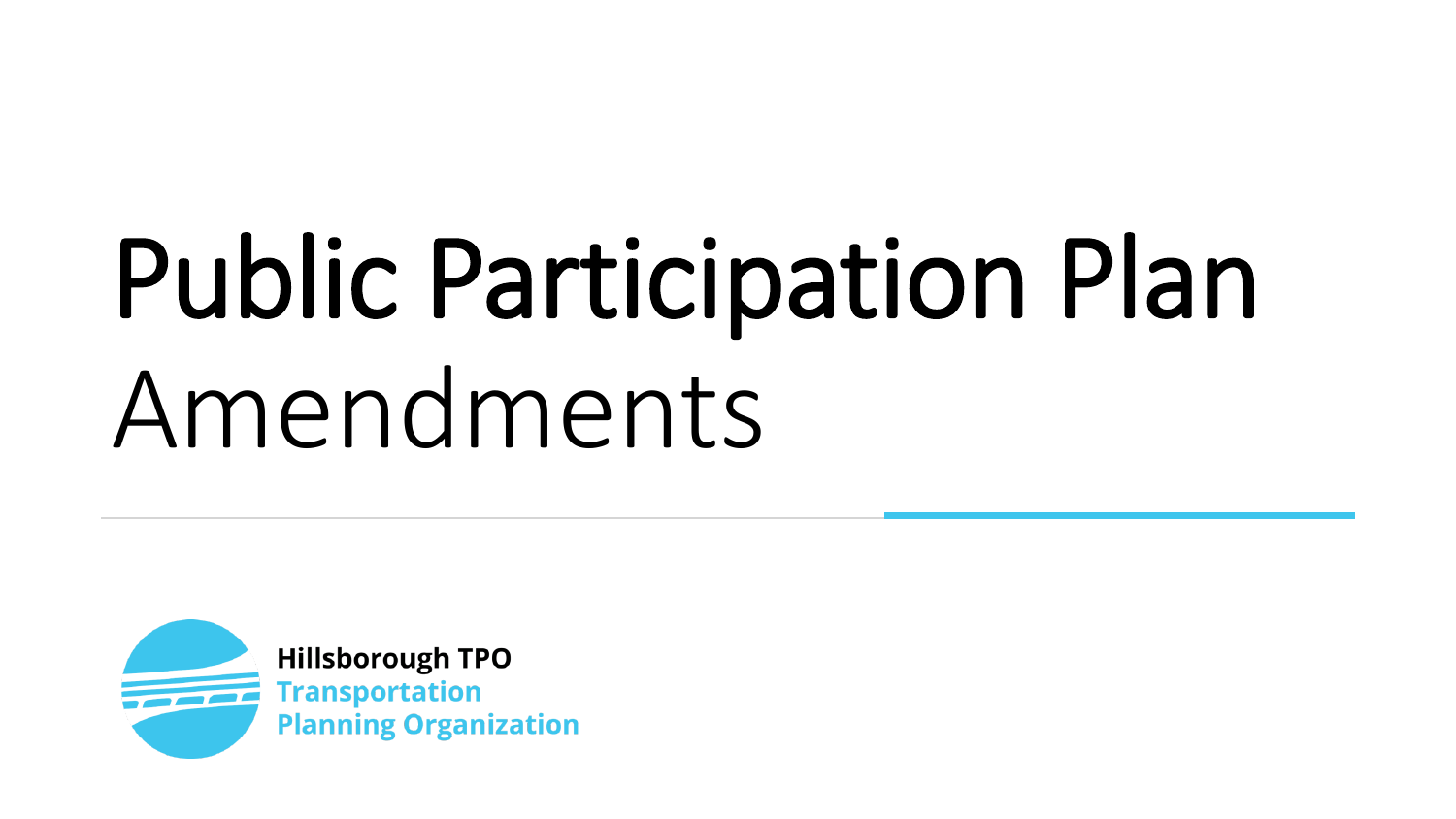

# About the Public Participation Plan

**Contains the guidelines and expectations for public participation** during the transportation planning activities and processes conducted by the Hillsborough County TPO, including the procedures, tools, and strategies for outreach and education on transportation issues.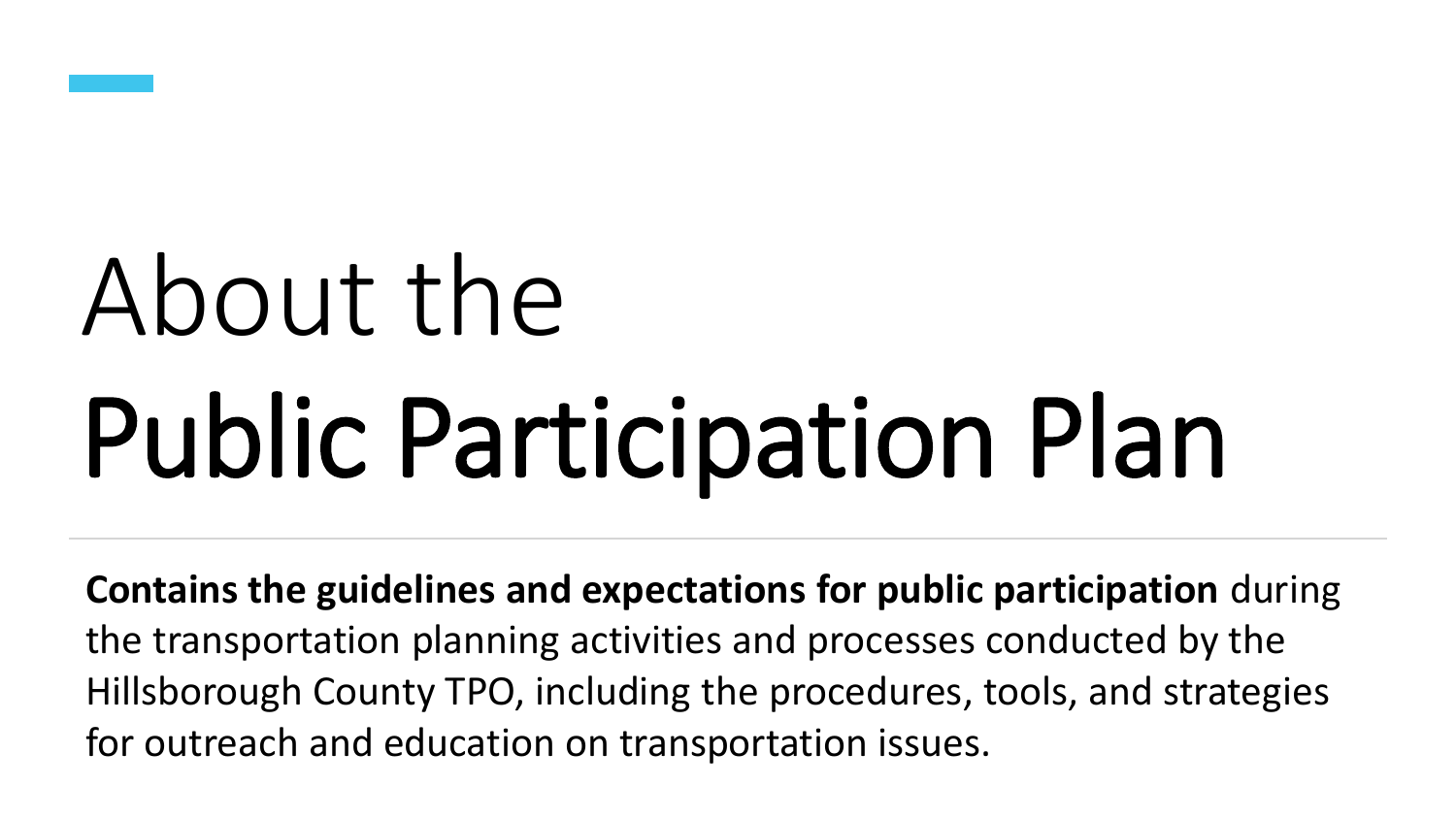## Amendment 1: Required Public Review, pg 24

| <b>Plan or Program</b>           | <b>Min. Review</b><br><b>Period</b> | <b>Min. Public</b><br>Notice/Ad | Min. Ad(s)<br><b>Required</b> | <b>Public Hearing</b><br><b>Required?</b> |
|----------------------------------|-------------------------------------|---------------------------------|-------------------------------|-------------------------------------------|
| <b>Public Participation Plan</b> | 45 days                             | 45 days                         | $\mathbf 1$                   | <b>No</b>                                 |
| <b>LRTP Adoption</b>             | 30 days                             | 10 days                         | $\overline{2}$                | <b>Yes</b>                                |
| <b>LRTP Amendment</b>            | 15 days                             | 15 days                         | $\mathbf 1$                   | <b>Yes</b>                                |
| <b>TIP Priorities and Final</b>  | 30 days                             | 10 days                         | $\mathbf 1$                   | <b>Yes</b>                                |
| <b>Adoption</b>                  |                                     |                                 |                               |                                           |
| <b>TIP Amendment</b>             | 21 14 days                          | Not required                    | <b>None</b>                   | <b>No</b>                                 |
| <b>UPWP Adoption</b>             | 30 days                             | <b>Not required</b>             | <b>None</b>                   | <b>No</b>                                 |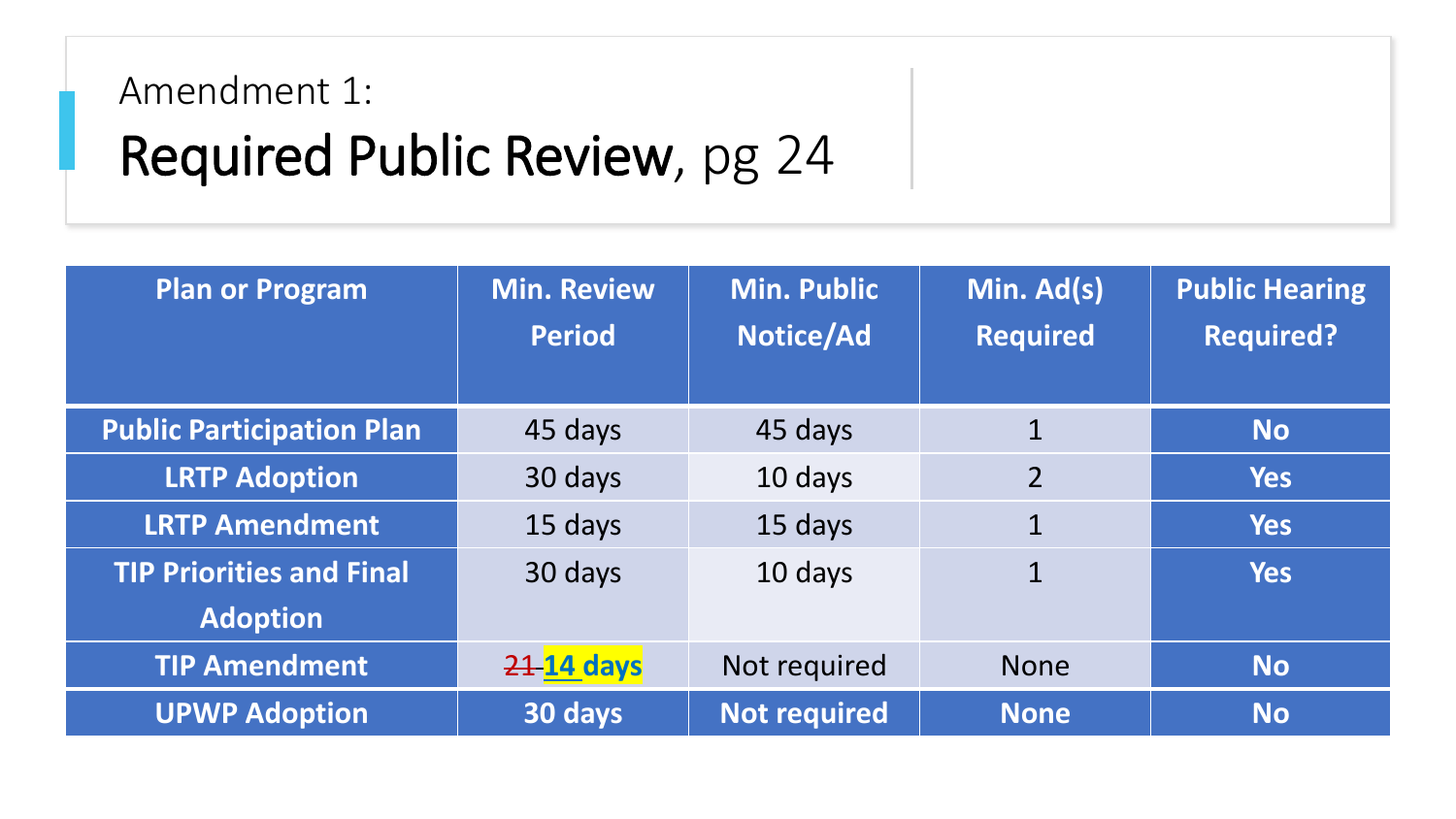Amendment 1: Required Public Review, pg 26

TIP Amendments require a 14-day review period, **no public advertisement**, **and are generally considered at a public meeting.** Additionally, an official transcript or record of comments must be kept for a public hearing.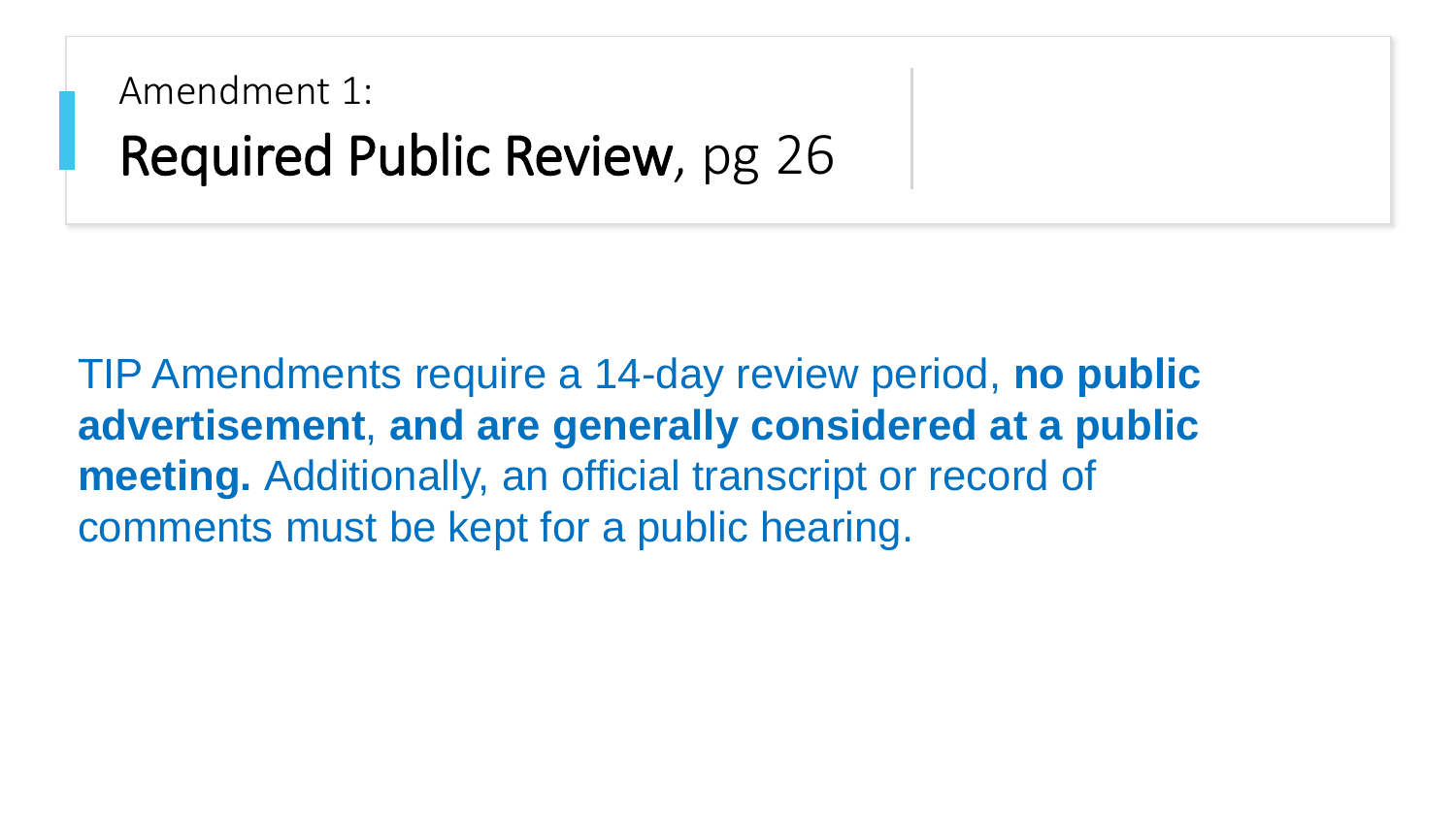### Amendment 1: Required Public Review, pg 25

The TPO-advertises public hearings in newspapers of general circulation such as the Tampa Bay Times, and \*tbt… Public notices and/or advertisements may also involve a social media post, notice on the PlanHillsborough.org website, a post on the calendars of news media websites, and a press release or newsletter article in Plan Hillsborough's newsletter, and placement of road signs.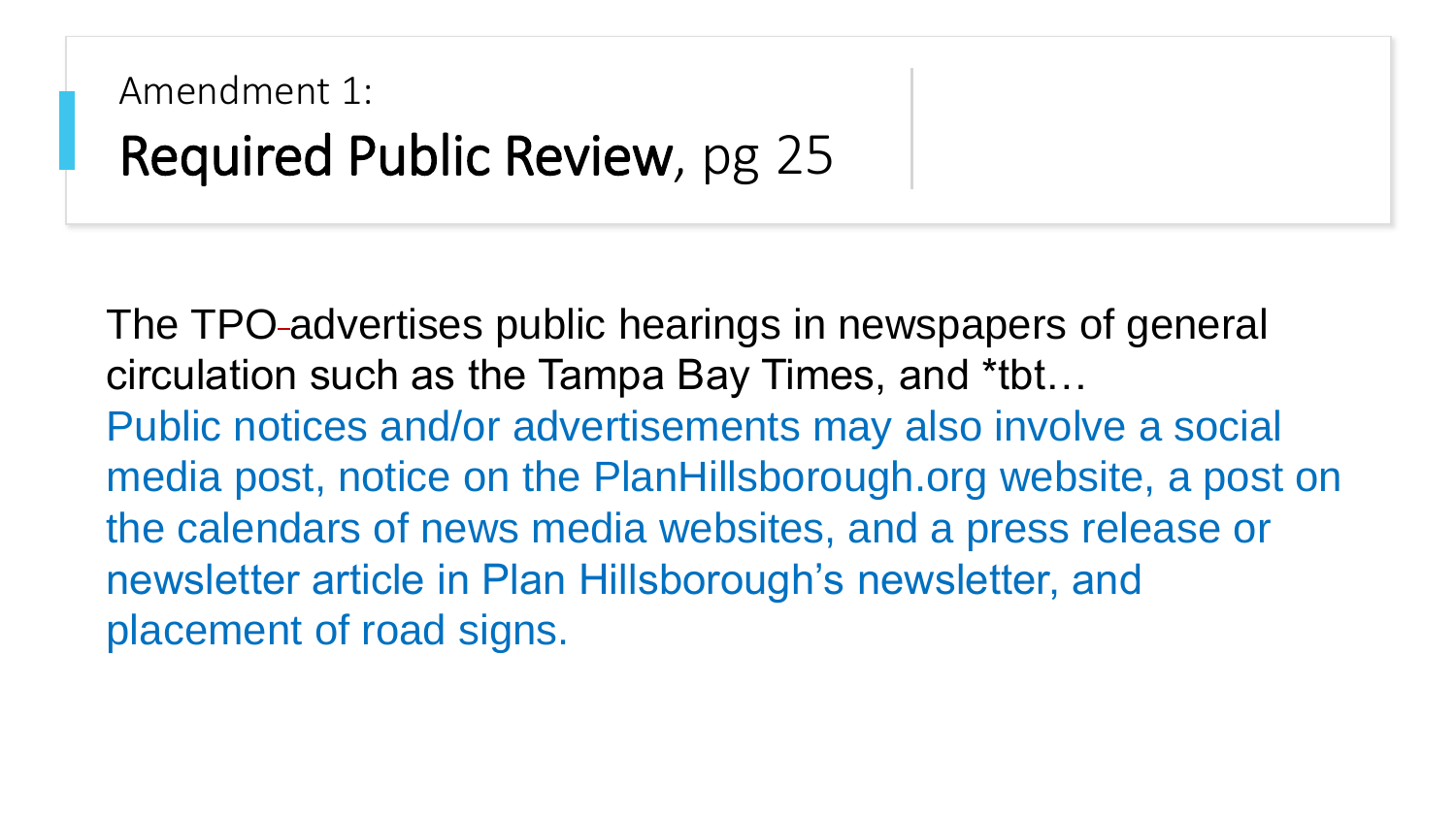```
Amendment 2: 
TIP Amendment, pg 33
```
The following outlines public participation procedures for a TIP Amendment:

A public review and comment period will coincide with the formal presentations made to the TPO advisory committees (at a minimum CAC, TAC and Policy Committee) as an Action Item on the Agenda for review and comment before the TPO's consideration, which includes posting on PlanHillsborough.org one week prior to the CAC meeting (the first of these committee meetings each month, ordinarily occurring at least three two weeks before the TPO meeting);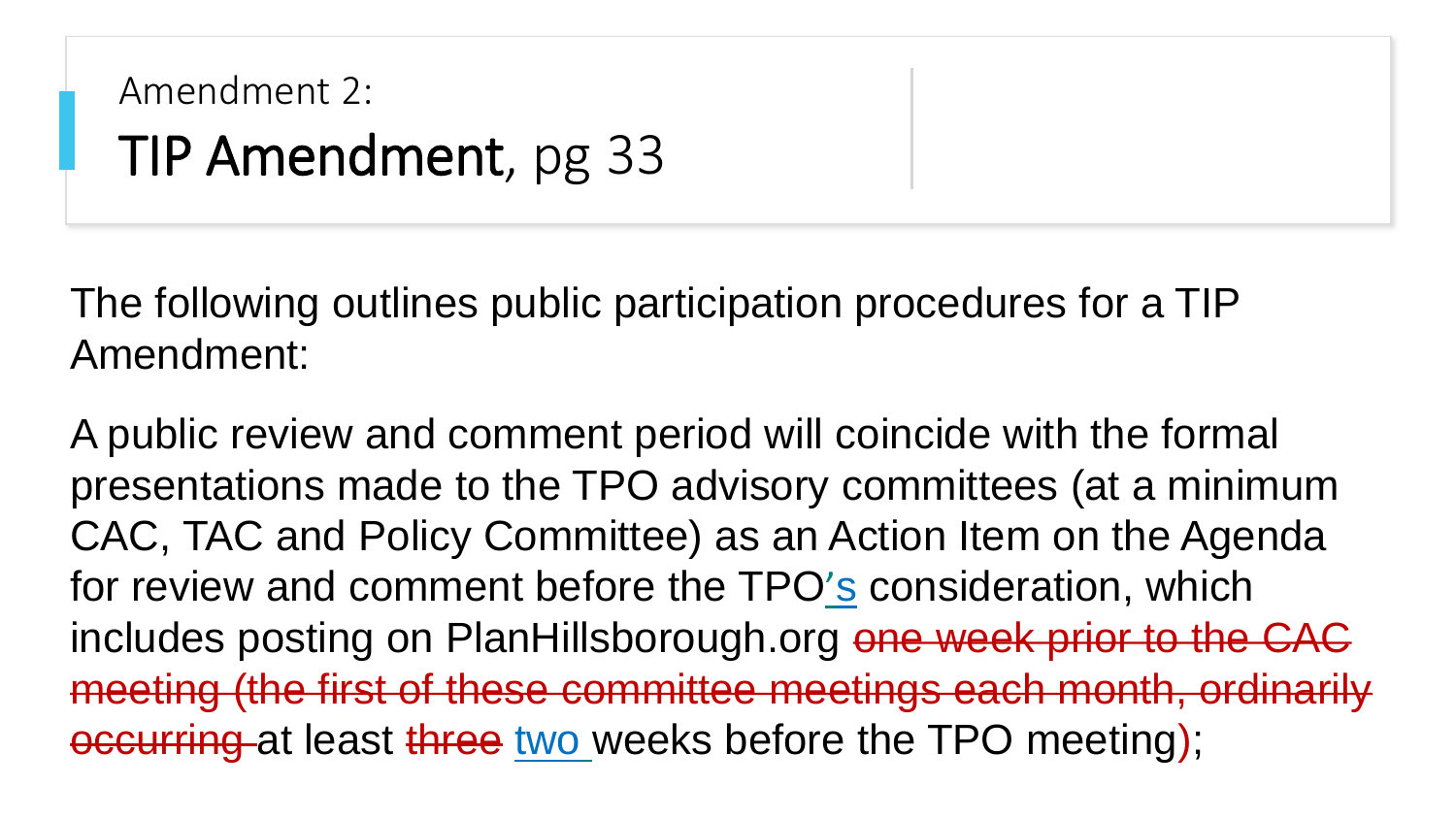Amendment 2: TIP Amendment, pg 33

• An engagement effort that includes a social media post, a dedicated webpage on PlanHillsborough.org, a press release or newsletter article in the Plan Hillsborough newsletter, and road signs.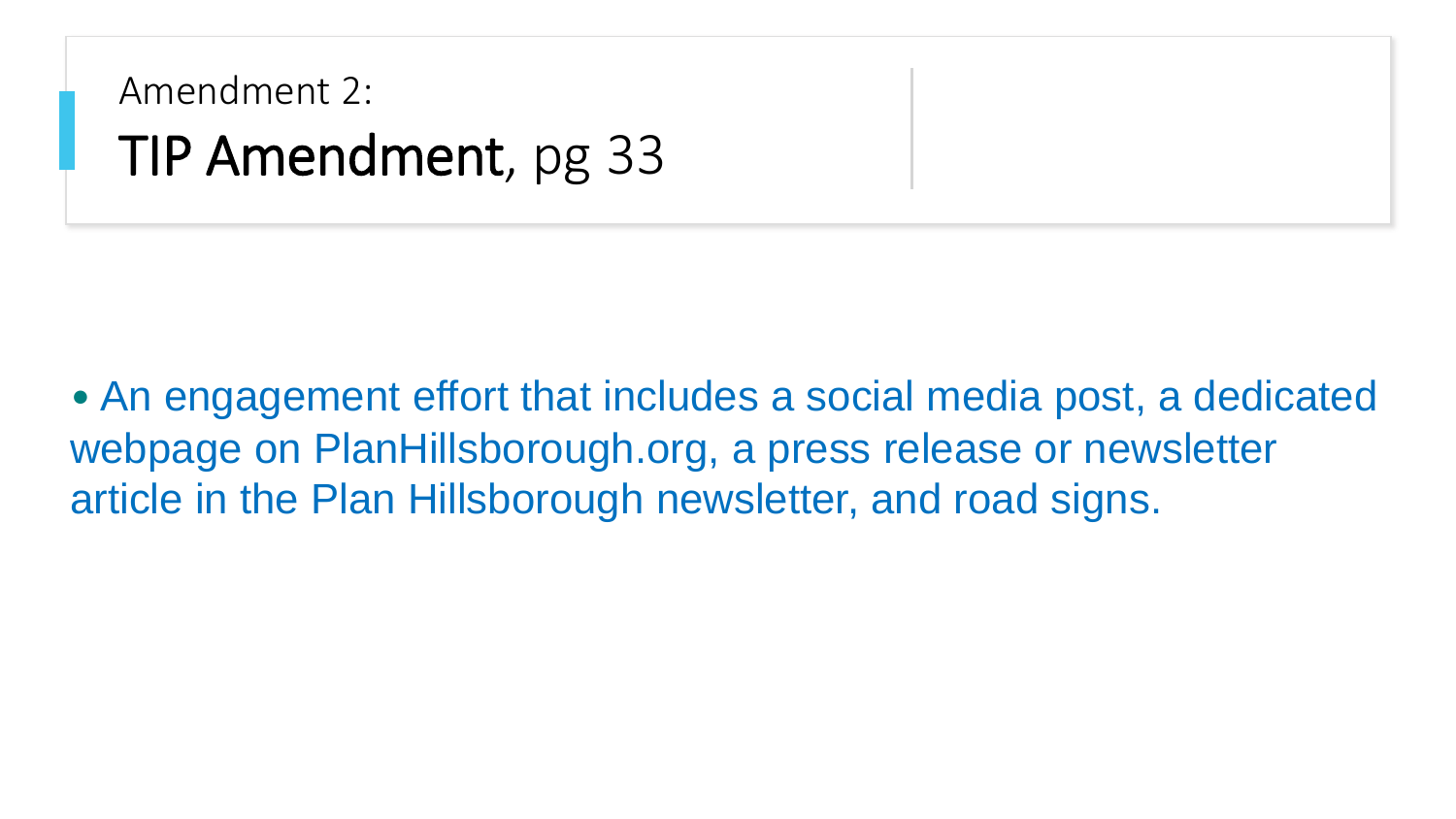#### Amendments 1 & 2: TIP Amendment Outreach Examples



#### NOTICE **Transportation Improvement Program AMENDMENT REVIEW**

#449008 West River District BUILD Project

TIME: 10:00 am DATE: Sept. 14, 2021 LOCATION: Please tune in online at YouTube.com/c/HillsboroughCountyMeetings FOR INFORMATION CALL: 813-272-5940 CONTACT: Johnny Wong, PhD

TPO@plancom.org

DATE POSTED:  $8/31/21$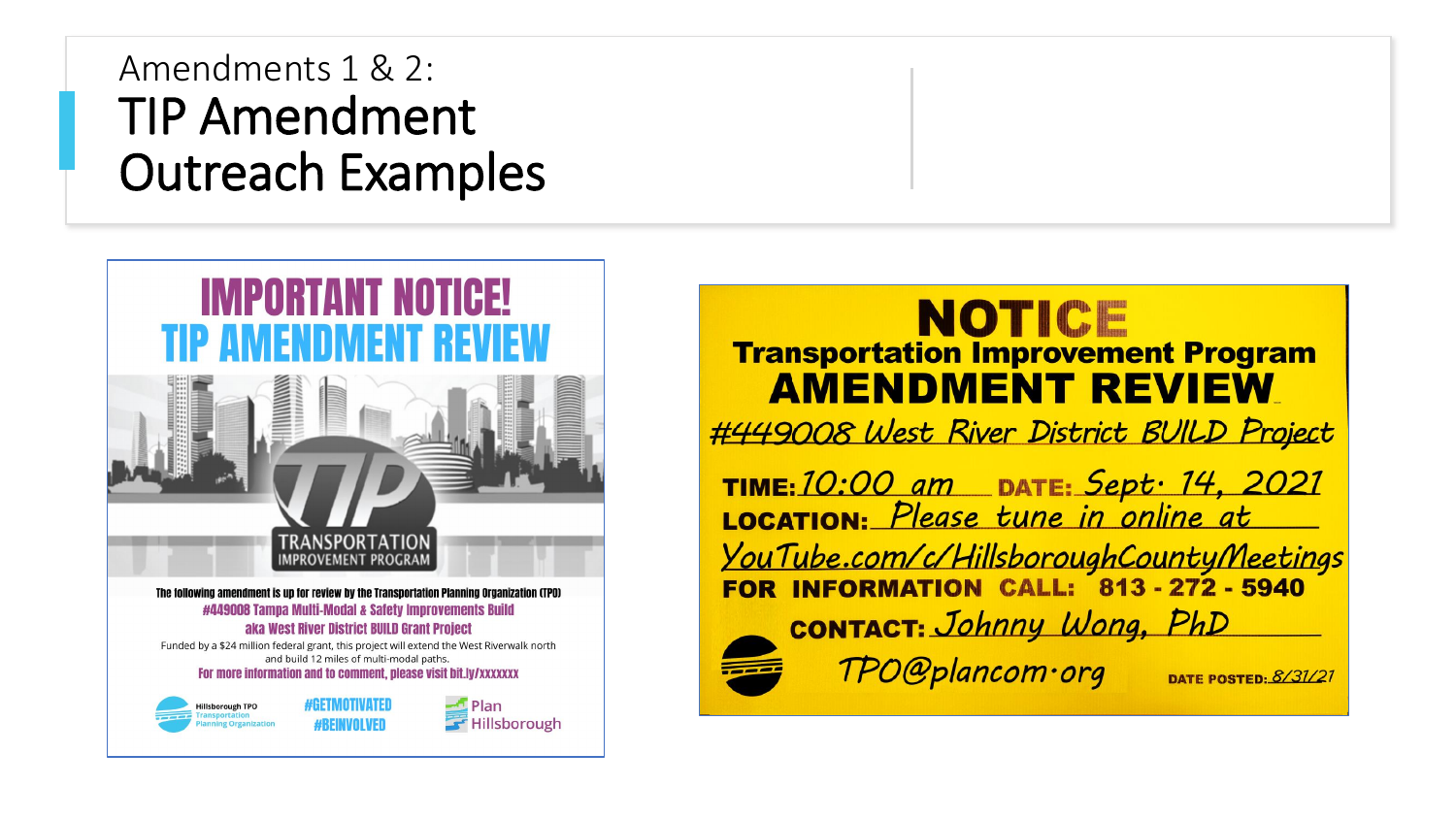Amendment 3: UPWP Amendment, pg 35

Revisions to the UPWP involving FHWA and FTA funds must be approved by the FDOT, FHWA, and/or FTA. Since the UPWP is updated bi-annually, there is likely to be at least one amendment when state and federal budgets are approved each year. FHWA and FTA funds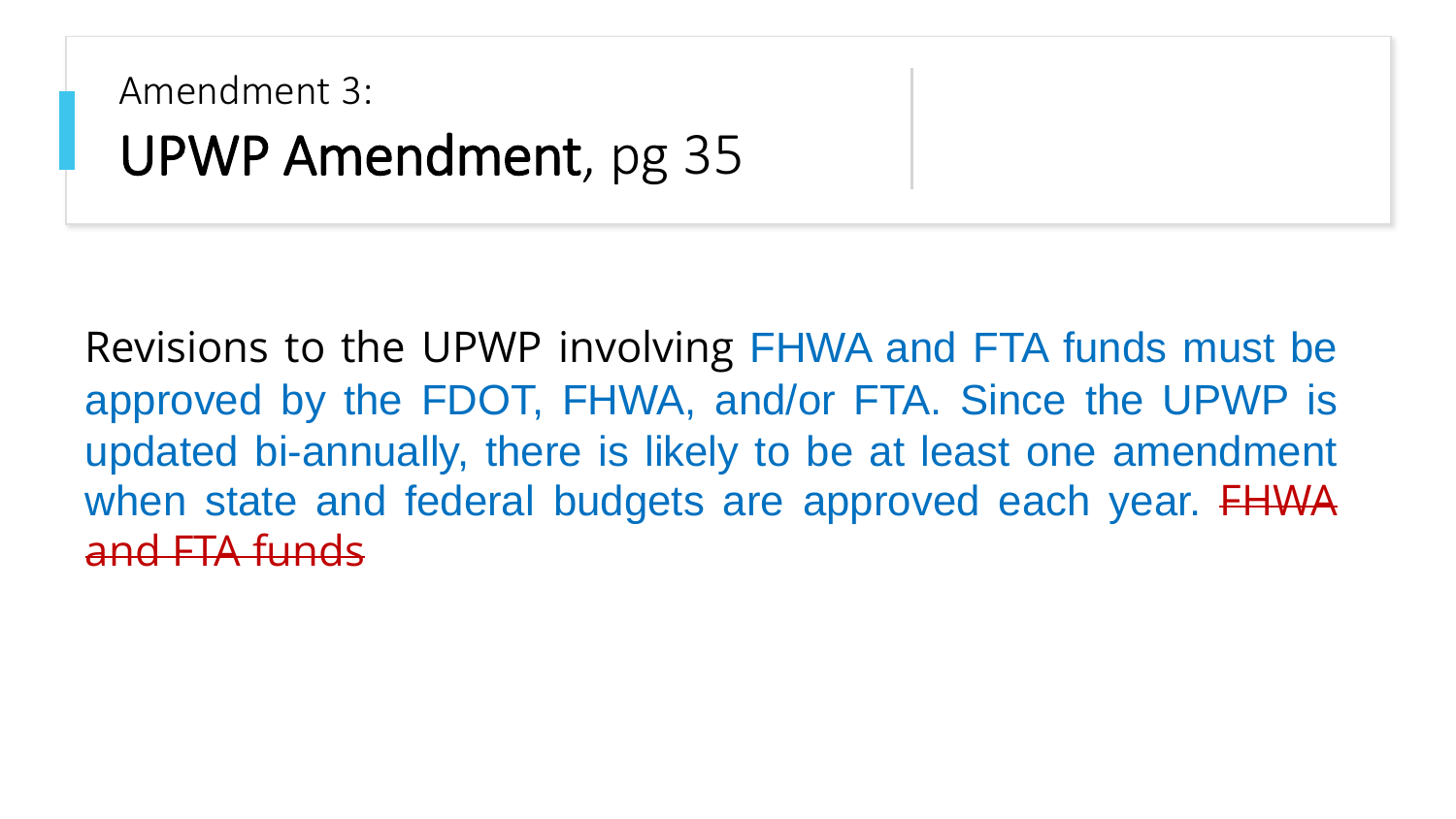```
Amendment 3: 
UPWP Amendment, pg 35
```
UPWP revisions fall into two categories:

**• Modifications–Minor Amendments:** do not change the approved FHWA and/or FTA budget or scope funded work tasks.

•**Major Amendments:** change the FHWA and/or FTA approved budget, change the scope of funded work tasks, or add or delete a work task.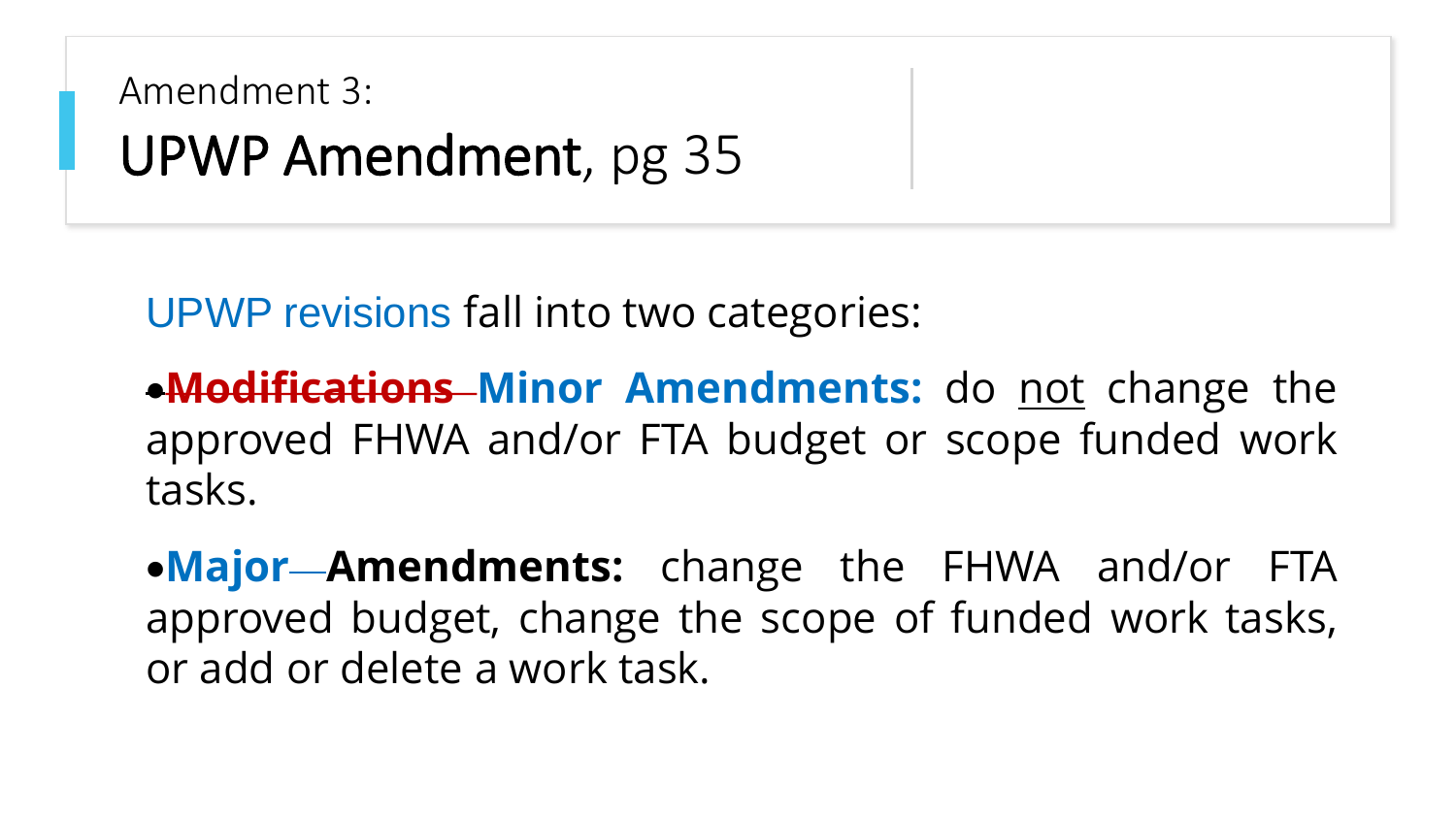```
Amendment 3: 
UPWP Amendment, pg 35
```
UPWP Modifications **Minor Amendments** are executed as follows:

•Notify the FDOT District APO TPO Liaison and the FHWA and/or FTA within the consultation process prior to its execution by the MPO TPO (no approval is required);

•No public review requirement;

•Approved by the **MPO TPO** Executive Director;

•The revised UPWP is posted on **[PlanHillsborough.org](http://www.planhillsborough.org/).**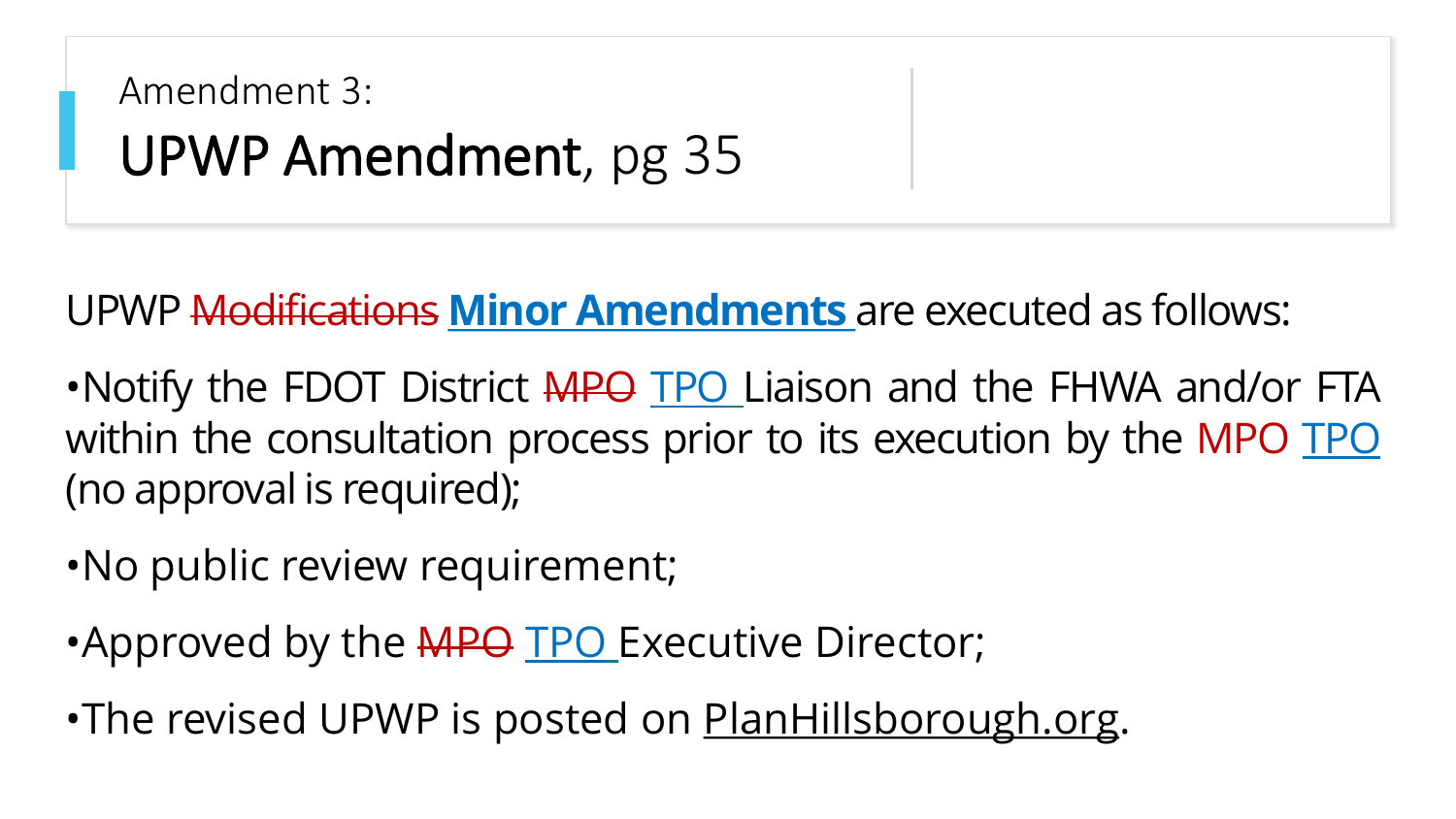### Amendment 3: UPWP Amendment, pg 35

UPWP Amendments must be approved by the FDOT, FHWA and/or FTA. Since the UPWP is updated bi-annually, there is likely to be at least one amendment when state and federal budgets are approved each year. The Hillsborough MPO TPO will provide opportunities for public review and comment of UPWP amendments as follows: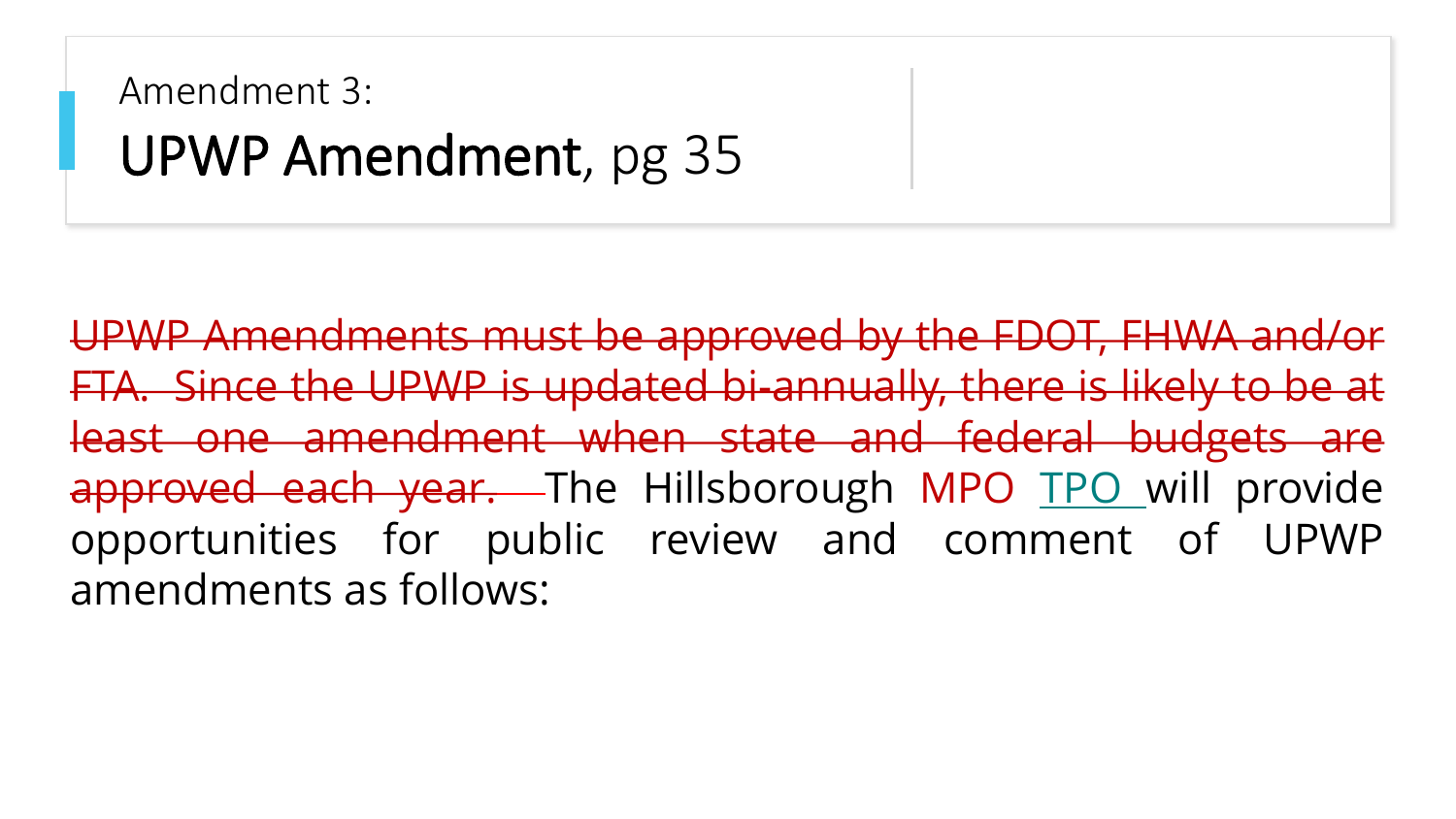Amendment 3: UPWP Amendment, pg 35

•Draft UPWP Amendment is posted on [PlanHillsborough.org](http://www.planhillsborough.org/) with the meeting packets at least seven days prior to each meeting;

•Formal presentation to the Policy Committee and/or directly to the MPO TPO Board for approval;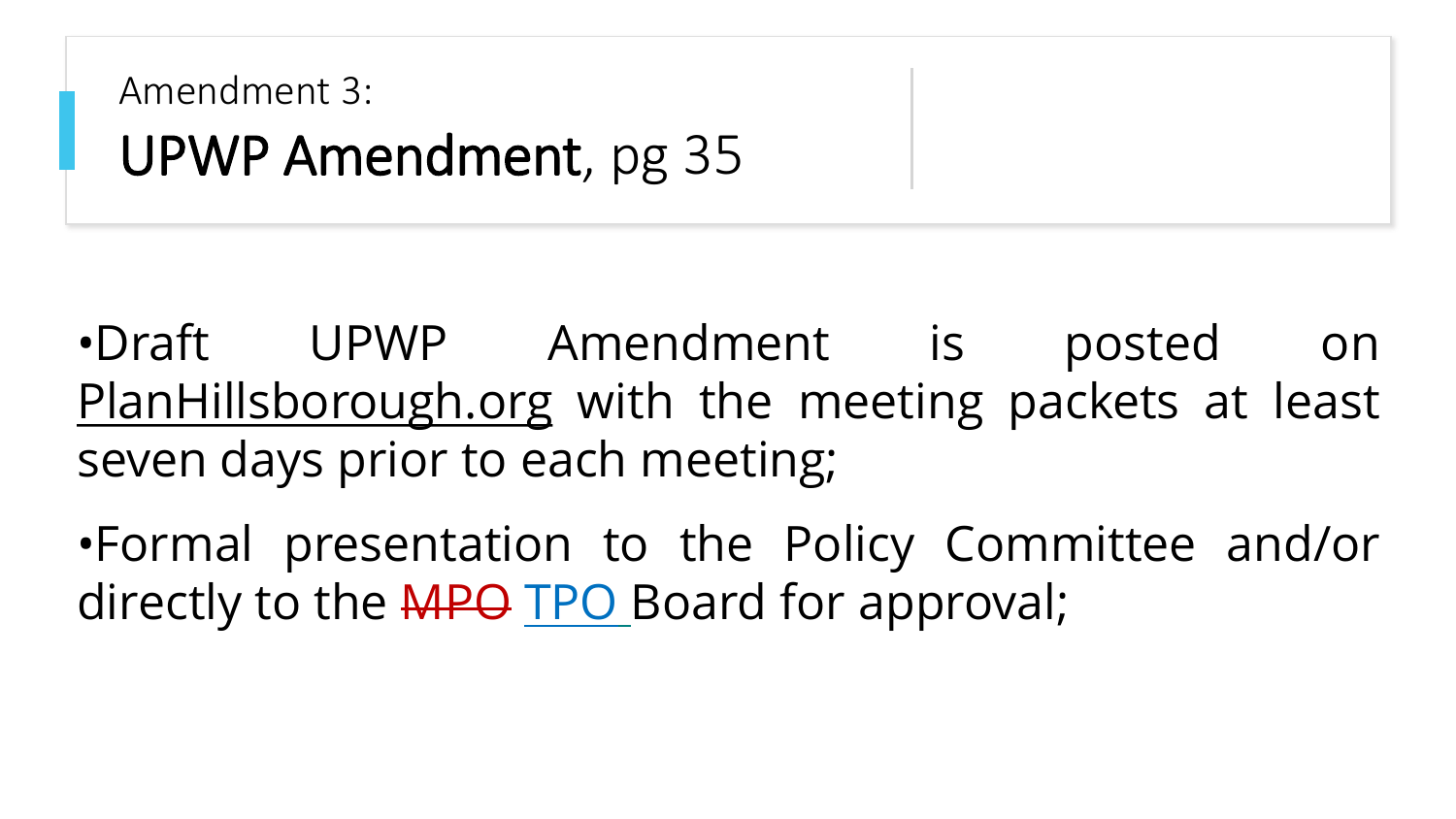```
Amendment 3: 
UPWP Amendment, pg 35
```
•In-person, written or electronic public comment to be accepted at each MPO TPO Board and advisory committee meeting (when entirely-virtual meetings must be conducted, there will be flexibility for public comment online and by phone);

•Final approval by the MPO TPO Board.